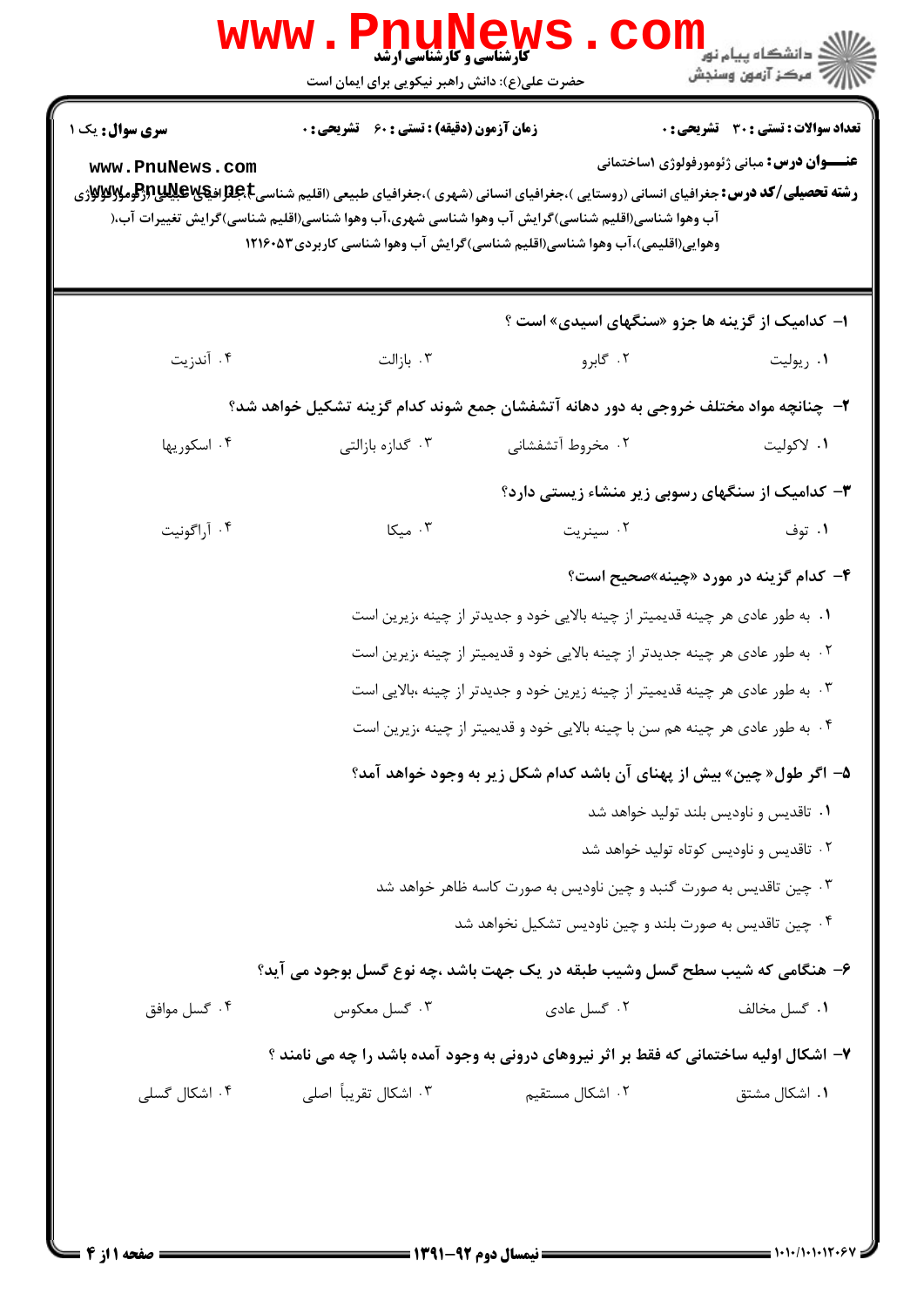| <b>WWW</b>             | PNUNEW<br><b>گارشناسی و کارشناسی ارشد</b><br>حضرت علی(ع): دانش راهبر نیکویی برای ایمان است                                                                                                                                                                                                                                                                                                                               |                                                                    | ڪ دانشڪاه پيام نور ■<br>//<br>// مرکز آزمون وسنجش             |
|------------------------|--------------------------------------------------------------------------------------------------------------------------------------------------------------------------------------------------------------------------------------------------------------------------------------------------------------------------------------------------------------------------------------------------------------------------|--------------------------------------------------------------------|---------------------------------------------------------------|
| <b>سری سوال : ۱ یک</b> | <b>زمان آزمون (دقیقه) : تستی : 60 ٪ تشریحی : 0</b>                                                                                                                                                                                                                                                                                                                                                                       |                                                                    | <b>تعداد سوالات : تستی : 30 ٪ تشریحی : 0</b>                  |
| www.PnuNews.com        | <b>رشته تحصیلی/کد درس:</b> جغرافیای انسانی (روستایی )،جغرافیای انسانی (شهری )،جغرافیای طبیعی (اقلیم شناسی#Bباقیاتی استان<br>میره این استان استان استانی از استانی (روستایی)،جغرافیای انسانی (شهری )،جغرافیای طبیعی (اقلیم شناسی#Bباقیا<br>)،آب وهوا شناسی(اقلیم شناسی)گرایش آب وهوا شناسی شهری،آب وهوا شناسی(اقلیم شناسی)گرایش تغییرات آب<br>وهوایی(اقلیمی)،آب وهوا شناسی(اقلیم شناسی)گرایش آب وهوا شناسی کاربردی۱۲۱۶۰۵۳ |                                                                    | <b>عنـــوان درس:</b> مبانی ژئومورفولوژی ۱ساختمانی             |
|                        | ۸– اگر ساختمان افقی از تناوب سنگهای سخت و سست تشکیل نشده باشد ،کدام حالت زیر پس از فرسایش به وجود خواهد                                                                                                                                                                                                                                                                                                                  |                                                                    | آمد؟                                                          |
|                        |                                                                                                                                                                                                                                                                                                                                                                                                                          |                                                                    | ۰۱ شیب پرتگاهها درهم خواهد بود                                |
|                        |                                                                                                                                                                                                                                                                                                                                                                                                                          | ۲. شیب پرتگاهها یکنواخت و تغییر شیب های پله مانند وجود نخواهد داشت |                                                               |
|                        |                                                                                                                                                                                                                                                                                                                                                                                                                          |                                                                    | ۰۳ ساختمان گیلویی بوجودخواهد آمد                              |
|                        |                                                                                                                                                                                                                                                                                                                                                                                                                          |                                                                    | ۰۴ پر تگاههای بریده بریده بوجود خواهد آمد                     |
|                        | ۹– اگر برسطح ساختمان کواستا ،عمود بر امتداد شیب طبقه ،دره راست شیبی ایجاد و تمام طبقه سخت را بشکافد و در طبقه                                                                                                                                                                                                                                                                                                            |                                                                    | سست جریان یابد ،چه شکلی ایجاد خواهد شد.؟                      |
|                        | ۰۲ کواستای تقسیم شده                                                                                                                                                                                                                                                                                                                                                                                                     |                                                                    | ٠١ ساختمان مايل بدون اختلاف سنگ شناسي                         |
|                        | ۴. پیش تپه                                                                                                                                                                                                                                                                                                                                                                                                               |                                                                    | ۰۳ تختانک                                                     |
|                        | +۱- کدام گزینه در سریهای رسوبی با تناوب سنگهای سخت و سست، به عنوان« اشکال معکوس» به حساب می آید.؟                                                                                                                                                                                                                                                                                                                        |                                                                    |                                                               |
| ۰۴ دره یالی            | $\sim$ کمب                                                                                                                                                                                                                                                                                                                                                                                                               | ۰۲ تنگ                                                             | ۰۱ روز                                                        |
|                        |                                                                                                                                                                                                                                                                                                                                                                                                                          |                                                                    | 11- شکل «ناودیس معلق» در ارتباط با کدام گزینه تغییر می کند.؟  |
| ۰۴ فرسايش طبقات        | ۰۳ آب و هوا                                                                                                                                                                                                                                                                                                                                                                                                              | ۰۲ جنس طبقات                                                       | ٠١. شيب طبقات                                                 |
|                        | ۱۲- چنانچه قسمتی از سفره رورانده از بین برود و ناهمواریهای زیر بنا در سطح ظاهر شوند،چه شکلی بوجود خواهد آمد؟                                                                                                                                                                                                                                                                                                             |                                                                    |                                                               |
| ۰۴ کلبپ                | ۰۳ روزنه                                                                                                                                                                                                                                                                                                                                                                                                                 | ۰۲ پرتگاه                                                          | ۰۱ دیواره                                                     |
|                        | ۱۳- رخنمون طبقه سخت زیرین در نتیجه گسترش و حفر دره در طبقات فوقانی ،در سریهای رسوبی باعث به وجود آمدن چه                                                                                                                                                                                                                                                                                                                 |                                                                    | شکلی می شود؟                                                  |
| ۰۴ کلوز                | ۰۳ ناو معلق                                                                                                                                                                                                                                                                                                                                                                                                              | ۰۲ میان تاق                                                        | ۰۱ تاق مشتق                                                   |
|                        | ۱۴– اگر در سنگهای آهکی ترک سنگها متقاطع و شطرنجی باشد کدام نوع از اشکال لاپیه بوجود می آید؟                                                                                                                                                                                                                                                                                                                              |                                                                    |                                                               |
| ۰۴ سفره لاپیه          | ۰۳ کندویی                                                                                                                                                                                                                                                                                                                                                                                                                | ۲. آشیانه ماکیان                                                   | ۰۱ اشکال مشبک                                                 |
|                        |                                                                                                                                                                                                                                                                                                                                                                                                                          |                                                                    | ۱۵– برجستگی «هامس»در کدامیک از اشکال آهکی زیر به وجود می آید؟ |
| ۰۴ لاپيه               | ۰۳ دولین                                                                                                                                                                                                                                                                                                                                                                                                                 | ۰۲ پلیه                                                            | ۱. آون                                                        |

 $= 1.11/(1.1117.5$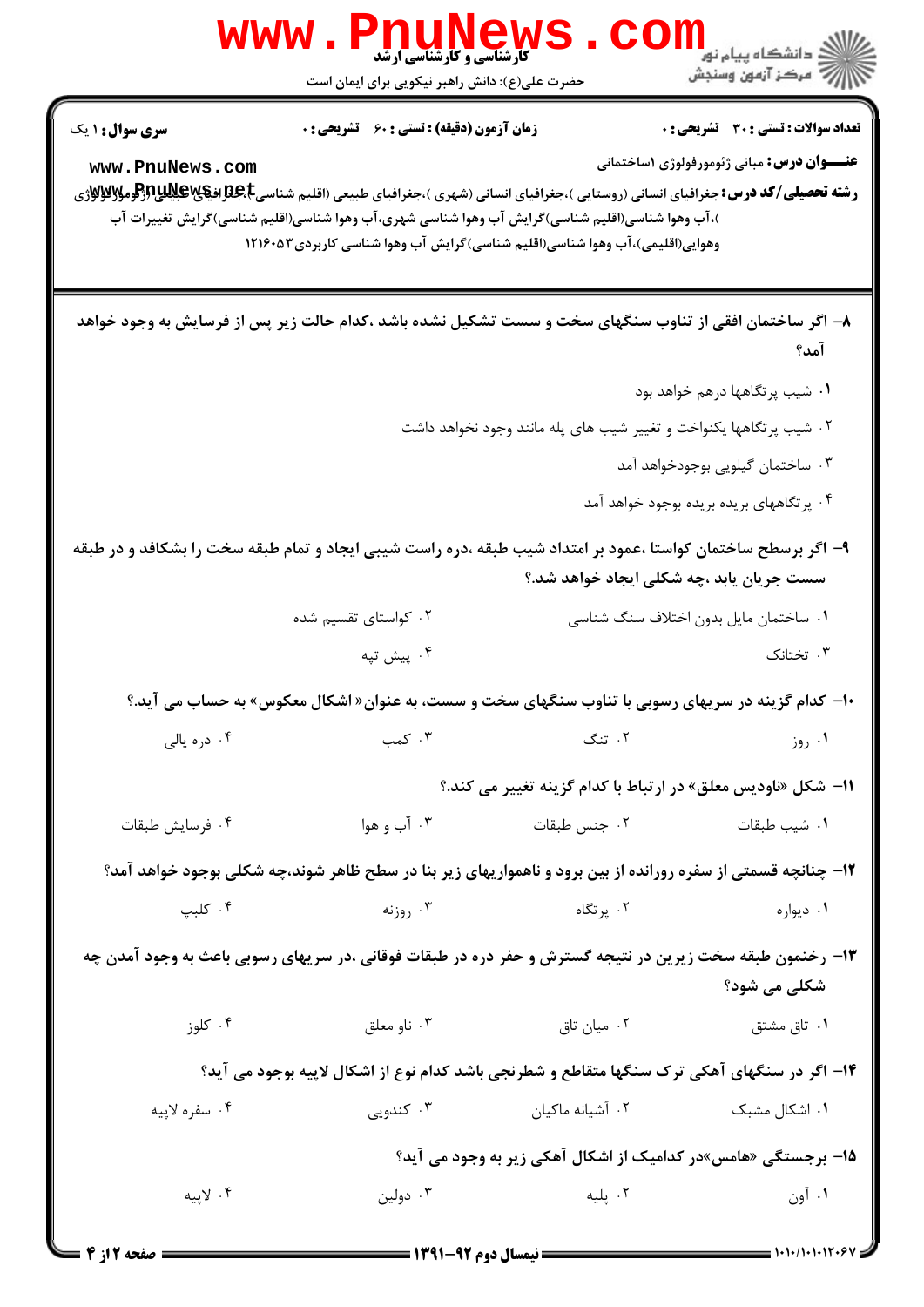| سری سوال : ۱ یک<br>www.PnuNews.com<br><b>رشته تحصیلی/کد درس:</b> جغرافیای انسانی (روستایی )،جغرافیای انسانی (شهری )،جغرافیای طبیعی (اقلیم شناسیCبهای افیاچای افیاچا | <b>زمان آزمون (دقیقه) : تستی : 60 ٪ تشریحی : 0</b> | )،آب وهوا شناسی(اقلیم شناسی)گرایش آب وهوا شناسی شهری،آب وهوا شناسی(اقلیم شناسی)گرایش تغییرات آب<br>وهوایی(اقلیمی)،آب وهوا شناسی(اقلیم شناسی)گرایش آب وهوا شناسی کاربردی۱۲۱۶۰۵۳ | تعداد سوالات : تستى : 30 قشريحى : 0<br><b>عنـــوان درس:</b> مبانی ژئومورفولوژی ۱ساختمانی |
|---------------------------------------------------------------------------------------------------------------------------------------------------------------------|----------------------------------------------------|--------------------------------------------------------------------------------------------------------------------------------------------------------------------------------|------------------------------------------------------------------------------------------|
|                                                                                                                                                                     |                                                    | ۱۶- در کدامیک از استانهای کشور صدها «دره کور» با ابعاد متفاوت شکل گرفته است ؟                                                                                                  |                                                                                          |
| ۰۴ لرستان                                                                                                                                                           | ۰۳ خوزستان                                         | ۰۲ کردستان                                                                                                                                                                     | ٠١. اصفهان                                                                               |
|                                                                                                                                                                     |                                                    | <b>۱۷</b> - کدام گزینه نمونه کامل «فرسایش کارستی با پلیه متعدد و بزرگ» است.؟                                                                                                   |                                                                                          |
| ۰۴ کری پتوکارست                                                                                                                                                     | ۰۳ هولوکارست                                       | ۰۲ کارست پوشیده                                                                                                                                                                | ۰۱ مروکاست                                                                               |
|                                                                                                                                                                     |                                                    |                                                                                                                                                                                | ۱۸– کدام گزینه مربوط به آتشفشان پله ای می شود.؟                                          |
|                                                                                                                                                                     |                                                    |                                                                                                                                                                                | ۰۱ گدازه های چسبنده همراه ابرهای سوزان                                                   |
|                                                                                                                                                                     |                                                    |                                                                                                                                                                                | ۰۲ شکافهای شعاعی و گدازه های روان بازالتی                                                |
|                                                                                                                                                                     |                                                    | ۰۳ انباشتن گدازه ها روی دهانه خروجی و داشتن برجستگی گنبدی                                                                                                                      |                                                                                          |
|                                                                                                                                                                     |                                                    |                                                                                                                                                                                | ۰۴ تجمع خاکسترهای آتشفشانی و قطعات جامد اسکوریها                                         |
|                                                                                                                                                                     |                                                    | ۱۹- فضای خالی و اغلب بسیار بزرگ دهانه آتشفشان چه نامیده می شود.؟                                                                                                               |                                                                                          |
| ۰۴ مزا                                                                                                                                                              | هورنی توس $\cdot$ ۳                                | ۰۲ كالدئيرا                                                                                                                                                                    | ۰۱ نک                                                                                    |
|                                                                                                                                                                     |                                                    | <b>۲۰</b> - «گدازه به صورت فلات ساختمانی وسیع ،با شیب نامحسوس و پرتگاههای پله مانند» مربوط به چه شکلی است.؟                                                                    |                                                                                          |
| ۰۴ نک                                                                                                                                                               | ۰۳ تراپ                                            | ۰۲ هورنی توس                                                                                                                                                                   | ۰۱ مزا                                                                                   |
|                                                                                                                                                                     |                                                    |                                                                                                                                                                                | <b>۲۱</b> - کدامیک از گزینه در مورد « سیل» ها صحیح است؟                                  |
|                                                                                                                                                                     | ۰۲ حفره اولیه ،با دیواره های مستقیم یا مدور        |                                                                                                                                                                                | ۰۱ پرتگاه ساده برسطح دامنه های رسوبی                                                     |
|                                                                                                                                                                     | ۰۴ تیغه های با دیواره های موازی                    |                                                                                                                                                                                | ۰۳ گنبدهای بیضوی شکل                                                                     |
|                                                                                                                                                                     |                                                    | ۲۲- دودکشهای پرشده قدیمی آتشفشانها ،به شکل ستونهای استوانه ای چه نامیده می شود؟                                                                                                |                                                                                          |
| ۰۴ سیل                                                                                                                                                              | ۰۳ کولو یا نک                                      | ۰۲ دایک                                                                                                                                                                        | ۰۱ باتولیت                                                                               |
|                                                                                                                                                                     |                                                    | ۲۳- اگر بعد از ایجاد گسل، تراکم رسوب بخش فرو رو را پرکرده باشد،پس از برداشت رسوب کدام گزینه بوجود خواهد آمد.؟                                                                  |                                                                                          |
| ۰۴ پرتگاه گسل نبشی                                                                                                                                                  | ۰۳ پرتگاه گسل معکوس                                | ۰۲ پرتگاه گسل مکشوف                                                                                                                                                            | ۰۱ پرتگاه گسل مستقیم                                                                     |